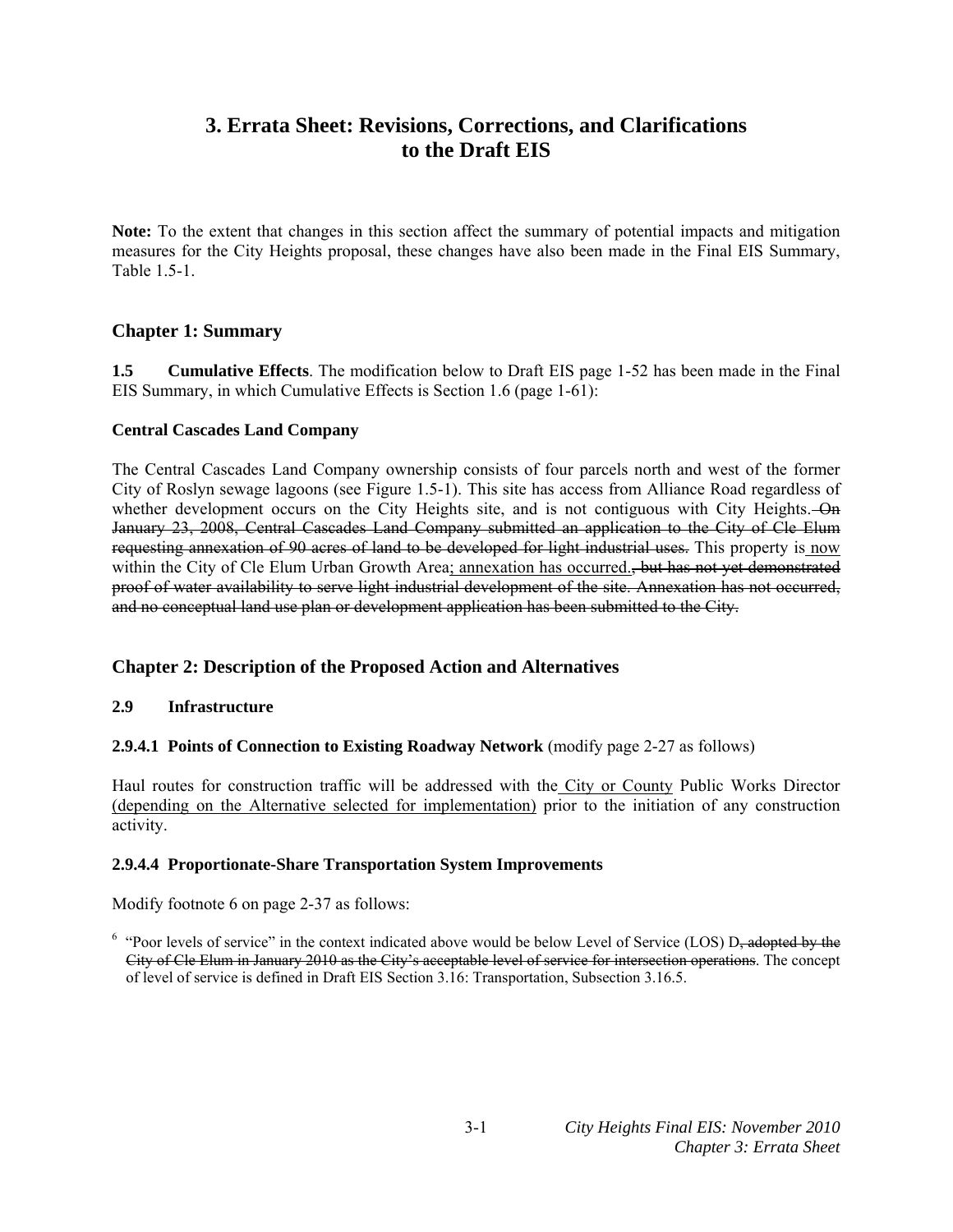# **Chapter 3: Affected Environment, Potential Impacts, and Mitigation Measures**

### **3.4 Wetlands and Streams**

#### **3.4.1 Wetlands**

#### *MITIGATION MEASURES*

*Applicable Regulations* (insert to page 3.4-9)

 A U.S. Army Corps of Engineers Section 404 permit may be required for wetland fill at the location of road widening/road construction (if on-site wetlands are determined to be in continuity with waters of the U.S.). If a Section 404 permit is required, Section 401 Water Quality Certification would be required from the Washington Department of Ecology. If a Section 404 permit is not required, Ecology can use an Administrative Order to authorize impacts to isolated wetlands under 90.49 RCW.

#### **3.4.2 Streams**

# *AFFECTED ENVIRONMENT*

#### **Stream E**

Modify the description of Stream E (page 3.4-14) as follows:

A feature described as "Stream E" in the *City Heights, City of Cle Elum Wetlands and Wildlife Report*  (Sewall Wetland Consulting, Inc., October 26, 2009) is a small intermittent flowing channel located within a natural <del>drainage way</del> ravine-type landform just west of Stream B (see Figure 3.4-1). Upon closer inspection at the beginning of the 2010−2011 wet season, it was clear that the area of this feature is an old skid road that has become overgrown. A tire rut formed throughout the western edge of this feature was originally identified as a channel. Based on new observations in October 2010 reported in an Addendum to the October 26, 2009 report (Sewall Wetland Consulting, Inc., November 3, 2010), the feature previously identified as Stream E may not actually carry any water on an annual basis, and may not truly meet the definition of a stream. If it does carry water within the rutted channel, it may only be at the time of occasional snow melts and may be much shorter in length than originally identified, possibly all located off-site to the south. This area appears to only have flow in the Spring during snowmelt, and is characterized by a narrow (1-ft wide) gravel and sand bottom channel in a densely shrub-covered ravine. This stream leaves the site and enters a culvert passing under existing homes located along the Fourth Street alley west of Montgomery Avenue.Just off-site to the south, the feature appears to have a more natural stream-like channel prior to being directed through an 18-inch diameter wood pipe culvert under a gravel roadbed. This culvert was observed in October 2010 to be totally plugged and showing no evidence of any water passing through it in recent time. It is possible that the culvert was just placed to allow seasonal snowmelt to pass under the road. Sewall Wetland Consulting, Inc. proposes to monitor this channel over the winter and spring of 2010−2011 to see if it actually carries any water. If it does not, the findings will be documented and the feature identified as Stream E will be removed from the City Heights site plan.

The WDNR FPARS Maps do not show Stream E. Under the older WDNR stream typing system used by the City of Cle Elum and Kittitas County, if the feature identified as Stream E is found to meet the definition of would be considered a Type 4 streamdue to its (narrow channel and lack of use by fish-use), Cle Elum Municipal Code would typically requires Type 4 streams to have a 25-ft buffer measured from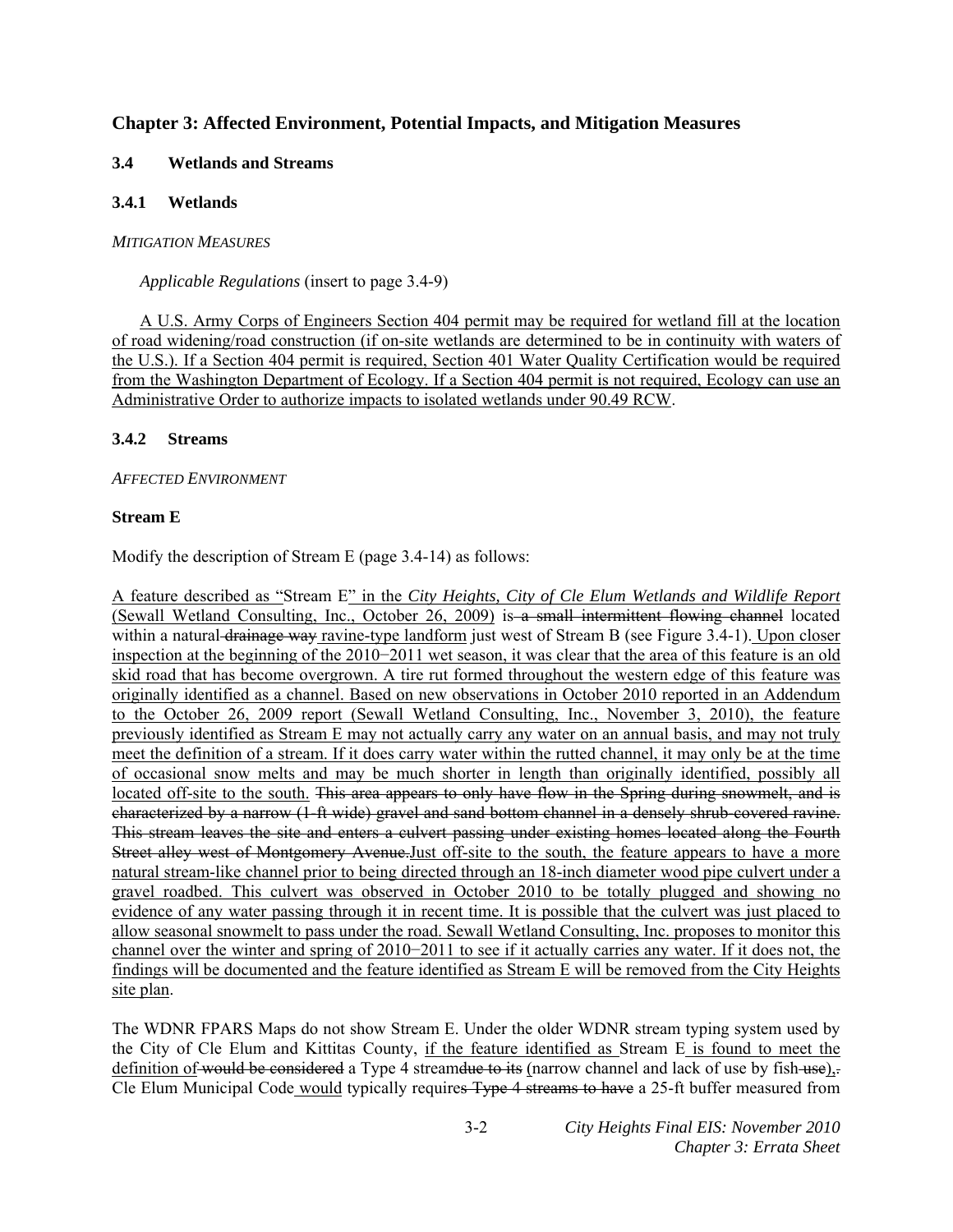the OHWM. Under Kittitas County Code, Type 4 waters are typically required to have a 10 to 20-ft wide buffer measured from the OHWM. If as a result of monitoring this feature during the winter and spring of 2010−2011 it is found not to meet the definition of a stream, there would be no buffer requirement for this feature.

#### *POTENTIAL IMPACTS DURING CONSTRUCTION*

Modify the last paragraph of this subsection (page 3.4-15) as follows:

Streams AA, BB, and  $E - if$  the latter is confirmed to be a stream – and their associated buffers would not be impacted by development as shown in the Alternative 1, 2, or 3A conceptual land use plans.

# **3.15 Historic and Cultural Resources** (modify page 3.15-1 as follows)

This section summarizes the *Archaeological Review and Inventory of the City Heights Development Project, Cle Elum, Kittitas County, Washington* (Reiss-Landreau, August 14, 2009). This report was reviewed and accepted by the Yakama Nation Tribal Archaeologist (David Powell), and by the Washington State Department of Archaeology and Historic Preservation (DAHP) Local Government Archaeologist (Gretchen Kaehler) prior to the information being used to prepare this section of the Environmental Impact Statement. No Two cultural resource sites were identified on the property during the course of this survey: coal waste piles associated with Mine No. 5 and Mine No. 7. These sites would not provide information important to history in and of themselves. Additional documentation<sup>[1](#page-2-0)</sup> submitted to and reviewed by DAHP during preparation of the City Heights Final EIS resulted in a DAHP determination that the coal waste piles are not eligible for listing on the National Register of Historic Places.<sup>[2](#page-2-1)</sup> Therefore, the cultural resources consultant recommends a finding of No Impact for the purposes of this proposed development.

*AFFECTED ENVIRONMENT* (modify page 3.15-1 as follows)

Two historic cultural resource features were encountered and noted in the field as part of the City Heights inventory. Both of these features are coal slag pile complexes that relate to the historic mining industry once predominant in the Cle Elum-Roslyn area. At the western end of the City Heights site (Area A) are coal slag piles left by the NWI No. 5 mine that operated until 1947, and later strip mining activities (1944−1960s). At the center of the site (Area D2), previously-recorded site 45KT1960 was encountered, and is considered potentially eligible as contributory to the No. 7 mine well north of the City Heights property. Neither of these features has any built infrastructure. Reiss-Landreau Research recorded site forms for these areas with the Washington State Department of Archeology and Historic Preservation, noting that as individual features they are disturbed and may lack the requisite site integrity for listing.

# *MITIGATION MEASURES*

*Applicable Regulations* (insert to page 3.15-2)

 Under RCW 27.53, historic archaeological resources are not protected by law unless they are listed in or eligible for listing in the Washington Heritage Register (WHR) or the National Register of Historic

<span id="page-2-0"></span> 1 *Letter in response to Log: 060310-05-KT, re: Archaeological Review and Inventory of the City Heights Development Project, Cle Elum, Kittitas County, Washington (Reiss-Landreau Research, July 11, 2010).* 

<span id="page-2-1"></span>*Letter in response to Log: 060310-05-KT, re: 45KT1960 and 45KT3054 Determined not eligible as contributing elements for Mines No. 5 and No. 7* (Washington State Department of Archaeology & Historic Preservation, September 10, 2010).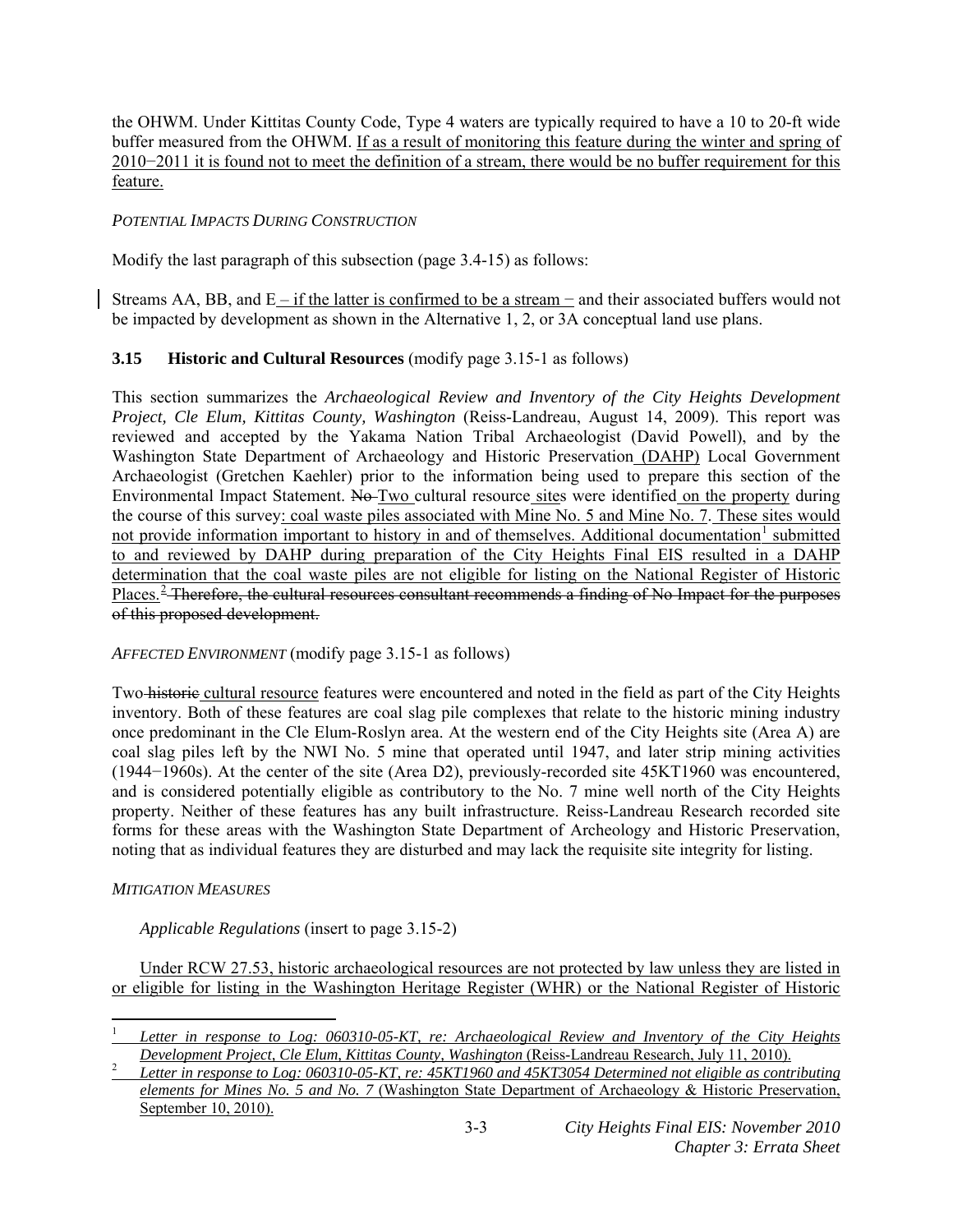Places (NRHP). DAHP administers the WHR. The NRHP is maintained by the National Park Service, U.S. Department of the Interior. Under the National Historic Preservation Act (1966) it is the State Historic Preservation Officer's responsibility to identify eligible properties for listing on the NRHP. In the State of Washington, the SHPO resides at DAHP; therefore, it is DAHP's responsibility to make the determination of eligibility when historical archaeological sites are identified. In response to comments submitted by DAHP on the City Heights Draft EIS, the project archaeologist prepared additional documentation for DAHP's consideration regarding the eligibility determination for the coal waste piles on the City Heights property. DAHP issued a determination on September 10, 2010, that the coal waste piles are not eligible for listing on the National Register of Historic Places, and have been satisfactorily documented. No further archaeological work or documentation is required.<sup>2</sup>

#### *Other Recommended Mitigation Measures* (page 3.15-3)

Delete this subsection. It is no longer applicable as a result of the DAHP September 10, 2010 letter to the City of Cle Elum.

The cultural resources consultant (RLR) recommends, for consideration by City of Cle Elum decision makers, that construction disturbance in Areas A and D2 of the City Heights site be avoided until such time as a potential historic mining district can be documented and recorded (if requested by the Washington State Department of Archaeology and Historic Preservation). The City Heights site does not encompass the entire historical mining district; rather, it lies between two areas of mining activity that occurred further up the slope and beneath downtown Cle Elum.

#### *SIGNIFICANT UNAVOIDABLE ADVERSE IMPACTS* (page 3.15-3)

Delete the second paragraph of this subsection. It is no longer applicable as a result of the DAHP September 10, 2010 letter to the City of Cle Elum.

If the coal slag piles in Areas A and D2 of the City Heights site are avoided until mitigated, there would be no direct effects to historic resources on the site as a result of the proposed development (Reiss-Landreau, August 14, 2009). Mitigation in this case would consist of the next level of recordation with the Washington Department of Archaeology and Historic Preservation (personal communication with Chris Landreau, Cultural Resources Consultant, Reiss-Landreau Research, September 28, 2009).

# **3.16 Transportation**

# **3.16.3 Level of Service** (modify page 3.16-12 as follows):

There are several types of traffic operations that can be evaluated through level of service. The primary analyses are concerned with intersection operations. As of January 2010, tThe City of Cle Elum uses had not yet formally taken action to adopt a Level of Service D-as its standard for acceptable intersection operations at the time of this writing.

#### *MITIGATION MEASURES*

#### **Mitigation Measures Included in the Development Proposal** (modify page 3.16-30 as follows):

Haul routes for construction traffic will be addressed with the City or County Public Works Director (depending on the Alternative selected for implementation) prior to the initiation of any construction activity. Provisions will be made in the Development Agreement to be negotiated between the City and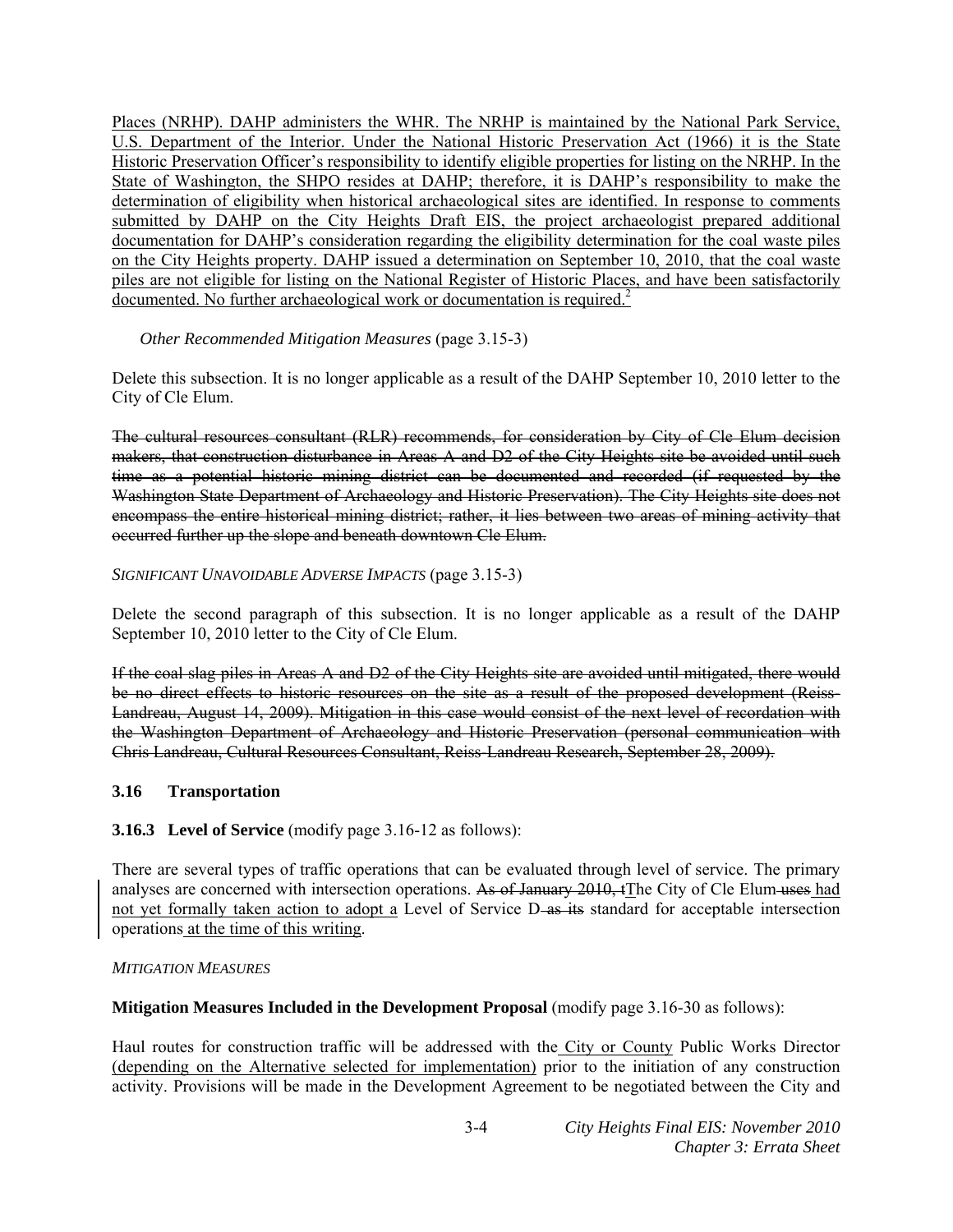the project proponent, or in the conditions of project approval if an Alternative is selected for development within the County, for restoration of road surfaces damaged by construction traffic (if any).

**Applicable Regulations** (modify page 3.16-31 as follows):

*Alternative 1 – Preferred.* In addition to complying with City of Cle Elum road improvement standards, the City Heights project would be required to obtain a permit from the Washington State Department of Transportation (WSDOT) and comply with State standards specified in that permit for any improvements constructed on SR 903 or other roads under WSDOT jurisdiction.

*Alternative 2 – Reduced Residential Density.* The same regulations would apply for Alternative 2 as those described for Alternative 1. Modifications to the intersection of SR 903/Alliance Road should be made in consultation with the Cle Elum-Roslyn School District as well as WSDOT. To the extent that intersection improvements on SR 903 would involve a County road (such as Alliance Road), consultation would also be required with Kittitas County Public Works.

*Alternative 3A – No Annexation, Development within the County under Single Ownership.* Under Alternative 3A, roadways would be designed and constructed to Kittitas County standards. Improvements to intersections with SR 903 or other State highways would require compliance with WSDOT standards through a permit to be obtained from this agency. If the intersecting roadways are County roads, these improvements would also require consultation with Kittitas County Public Works.

#### **Cle Elum City Heights Fiscal Analysis** (Property Counselors, March 2010)

**Note:** There changes to the *Fiscal Analysis* technical report are shown in the November 2010 version of the report included on the CD of City Heights Draft EIS, Final EIS, and Technical Report electronic files.

**SUMMARY: Capital Cost Impact** (modify *Fiscal Analysis* technical report page 6 as follows):

If needed, classrooms and support facilities could be provided through the construction of new facilities, the expansion of exisiting facilities, or utilization of modular facilities. The School District's Capital Facilities Plan calls for, among other things, the construction of a new high school campus. Construction of a new campus (classrooms, offices, gymnasium, recreational facilities, etc) would need to be financed through the issuance of voter-approved bonds. The City School District has the ability to issue bonds approved by the voters (including new residents within City Heights) to complete a new campus and may choose to support such an initiative in the future; however, if bonds were not approved by the voters, options other than an entire new campus would need to be utilized to accommodate transitional growth in student enrollment.

**SUMMARY: Capital Cost Impact** (modify *Fiscal Analysis* technical report page 6 as follows):

The Development Agreement to be negotiated between the City of Cle Elum, and the project proponent, and the School District will provide for funding options satisfactory to the School District to provide a means to finance the facilities needed to accommodate the growth in student population attributable to development of City Heights.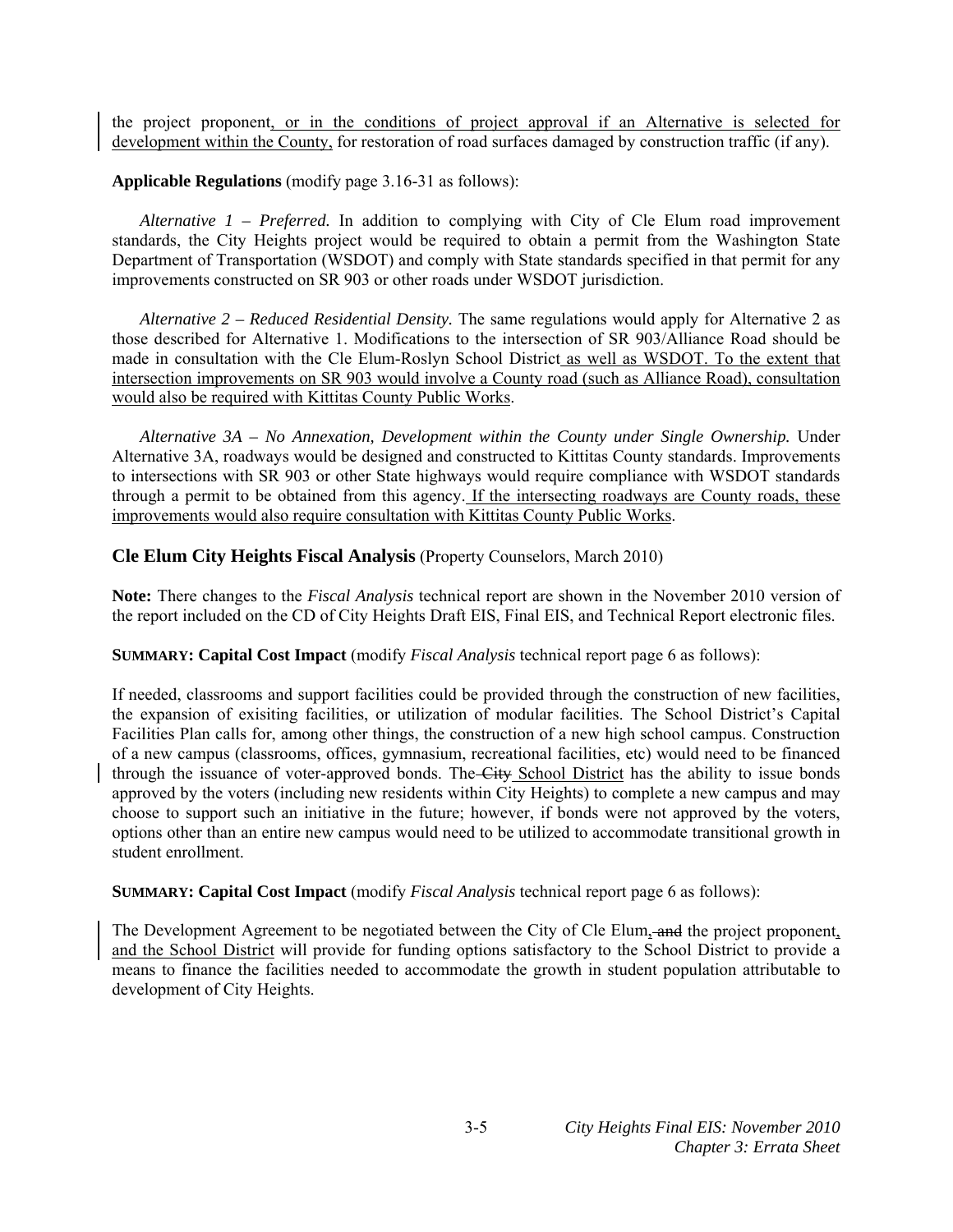# **AFFECTED ENVIRONMENT AND CURRENT FISCAL CONDITIONS: Taxing Districts**

(modify *Fiscal Analysis* technical report Table 4, page 11, as follows) :

#### **Table 4. Taxing Districts and Tax Rates**

|                                        | <b>City Jurisdiction</b> | <b>County Jurisdiction</b> |
|----------------------------------------|--------------------------|----------------------------|
| <b>State</b>                           | \$2.018444               | \$2.018444                 |
| <b>Kittitas County</b>                 | 0.892025                 | 0.892025                   |
| <b>Current Expense</b>                 |                          |                            |
| <b>Kittitas County Road District</b>   |                          | 1.102931                   |
| <b>City of Cle Elum</b>                | 1.297042                 |                            |
| <b>Kittitas County Fire District 7</b> |                          | 0.54545                    |
| <b>Cle Elum Roslyn School-Levy</b>     | 0.624122                 | 0.624122                   |
| <b>Cle Elum Roslyn School-Bond</b>     | 0.254811                 | 0.254811                   |
| <b>Hospital District 2</b>             | 0.325838                 | 0.325838                   |
| <b>Total</b>                           | \$5.412282               | \$5.763621                 |

#### **COMPARISON OF OPERATING IMPACTS: Cle Elum-Roslyn School District**

(modify *Fiscal Analysis* technical report Table 18, page 29, as follows):

#### **Table 18. Comparison of Operating Impacts, Cle Elum-Roslyn School District (\$2009)**

|                                     | 1. Preferred<br><b>Alternative</b> | 2. Reduced<br><b>Residential</b><br><b>Density</b> | 3A. No<br><b>Annexation</b><br><b>Single</b><br>Ownership | <b>3B. No</b><br><b>Annexation</b><br><b>Multiple</b><br>Ownerships | 4. No Action |
|-------------------------------------|------------------------------------|----------------------------------------------------|-----------------------------------------------------------|---------------------------------------------------------------------|--------------|
| <b>Assumptions</b>                  |                                    |                                                    |                                                           |                                                                     |              |
| <b>Student Population</b>           | 228                                | 199                                                | 199                                                       | 121                                                                 |              |
| <b>Operating Cost per Student</b>   | \$9,314                            | \$9,314                                            | \$9,314                                                   | \$9,314                                                             |              |
| State Funding per Student           | \$6,894                            | \$6,894                                            | \$6,894                                                   | \$6,894                                                             |              |
| Federal Funding per Student         | \$617                              | \$617                                              | \$617                                                     | \$617                                                               |              |
| Local Share as Percent of Other     | $\theta$                           | $\Omega$                                           | 0                                                         | 0                                                                   |              |
|                                     |                                    |                                                    |                                                           |                                                                     |              |
| Levy Rate $-$ Operating             | 0.624122                           | 0.624122                                           | 0.624122                                                  | 0.624122                                                            |              |
| Levy Rate – Bond                    | 0.254811                           | 0.254811                                           | 0.254811                                                  | 0.254811                                                            |              |
| <b>Projected Operating Revenue</b>  |                                    |                                                    |                                                           |                                                                     |              |
| Local Funding                       | \$411,003                          | \$359,249                                          | \$359,249                                                 | \$218,599                                                           |              |
| <b>State Funding</b>                | \$1,571,836                        | \$1,373,909                                        | \$1,373,909                                               | \$836,007                                                           |              |
| Federal Funding                     | \$140,676                          | \$122,962                                          | \$122,962                                                 | \$74,821                                                            |              |
| Total                               | \$2,123,515                        | \$1,856,121                                        | \$1,856,121                                               | \$1,129,426                                                         |              |
| <b>Operating Expense</b>            | \$2,123,515                        | \$1,856,121                                        | \$1,856,121                                               | \$1,129,426                                                         |              |
| <b>Estimated Net Annual Surplus</b> |                                    |                                                    |                                                           |                                                                     |              |
| <b>Annual Contribution to Bond</b>  | \$190,600                          | \$161,398                                          | \$161,398                                                 | \$113,153                                                           |              |